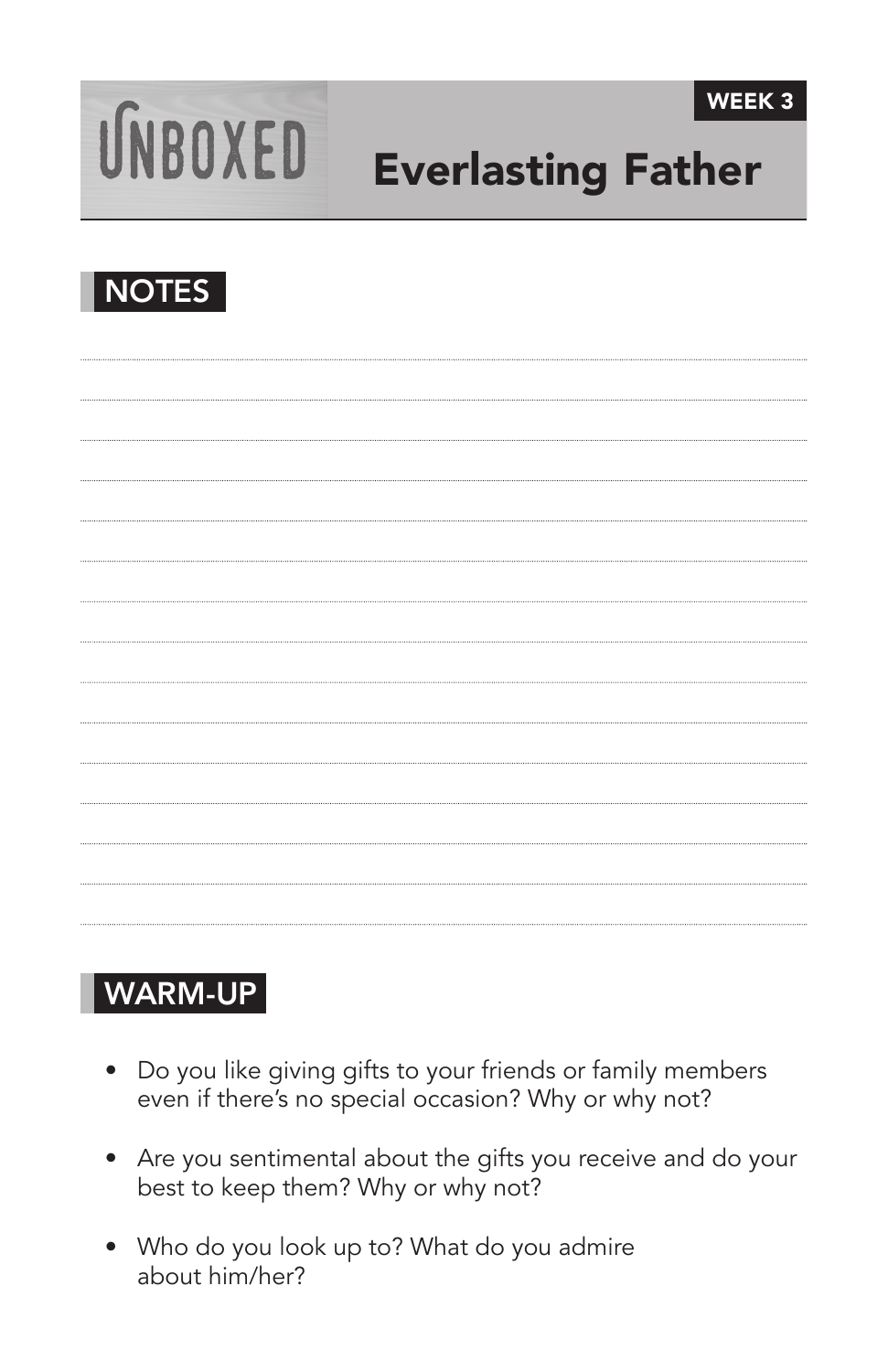WORD *For to us a child is born, to us a son is given; and the government shall be upon his shoulder, and his name shall be called Wonderful Counselor, Mighty God, Everlasting Father, Prince of Peace. ^*ISAIAH 9:6

Jesus, who Isaiah calls our *Everlasting Father*, is God's greatest gift to us. The Bible distinguishes between God the Father and Jesus, who is God the Son. By calling Jesus *Father*, Isaiah was not saying that the Father and the Son are the same person. Rather, Isaiah is telling us that Jesus is a "father" or a kind protector, an ideal king who cares for His people. *Father* also means that Jesus is the author or source of a new way of life, which He gives to those who trust in Him. In this lesson, we will look more into what it means for Jesus to be our *Everlasting Father*.

#### Jesus is the source of life.

*3 "All things were made through him, and without him was not any thing made that was made. <sup>4</sup> In him was life, and the life was the light of men."* JOHN 1:3,4

The life we have now was created through Jesus. What's more, Jesus promises to give us new life that will last for eternity. Thus, Isaiah calls Jesus the *Everlasting Father*, because He is the originator or the source of life. According to this verse, how are all things made?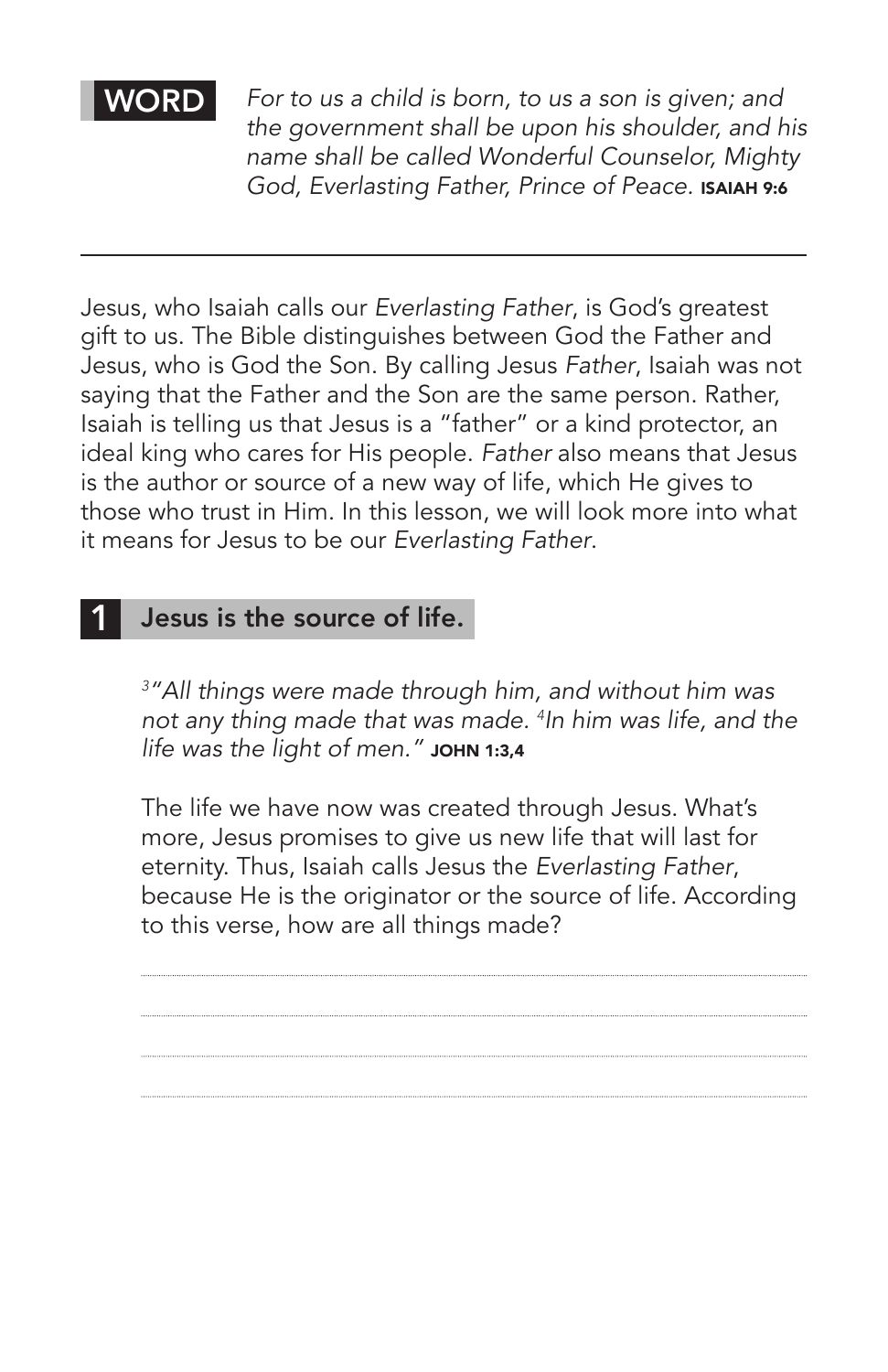#### Jesus is the center of life.

*"I am the vine; you are the branches. Whoever abides in me and I in him, he it is that bears much fruit, for apart from me you can do nothing." ^*JOHN 15:5

Our life doesn't make sense apart from Jesus. We cannot bring anything out of this world when we die. But if we put our trust in Jesus, we can look forward to the eternal life we have with God even when we leave this world. What does it mean to abide in Jesus?

#### 3 Jesus is the giver of eternal life.

*"And this is eternal life, that they know you the only true*  God, and Jesus Christ whom you have sent." JOHN 17:3

Not only is Jesus the source of life, He is also the giver of eternal life. In Christ, we can have the free gift of eternal life. It's not something we can plead or work for; it is given to all who trust in Jesus and accept His gift. According to this verse, what is *eternal life*?